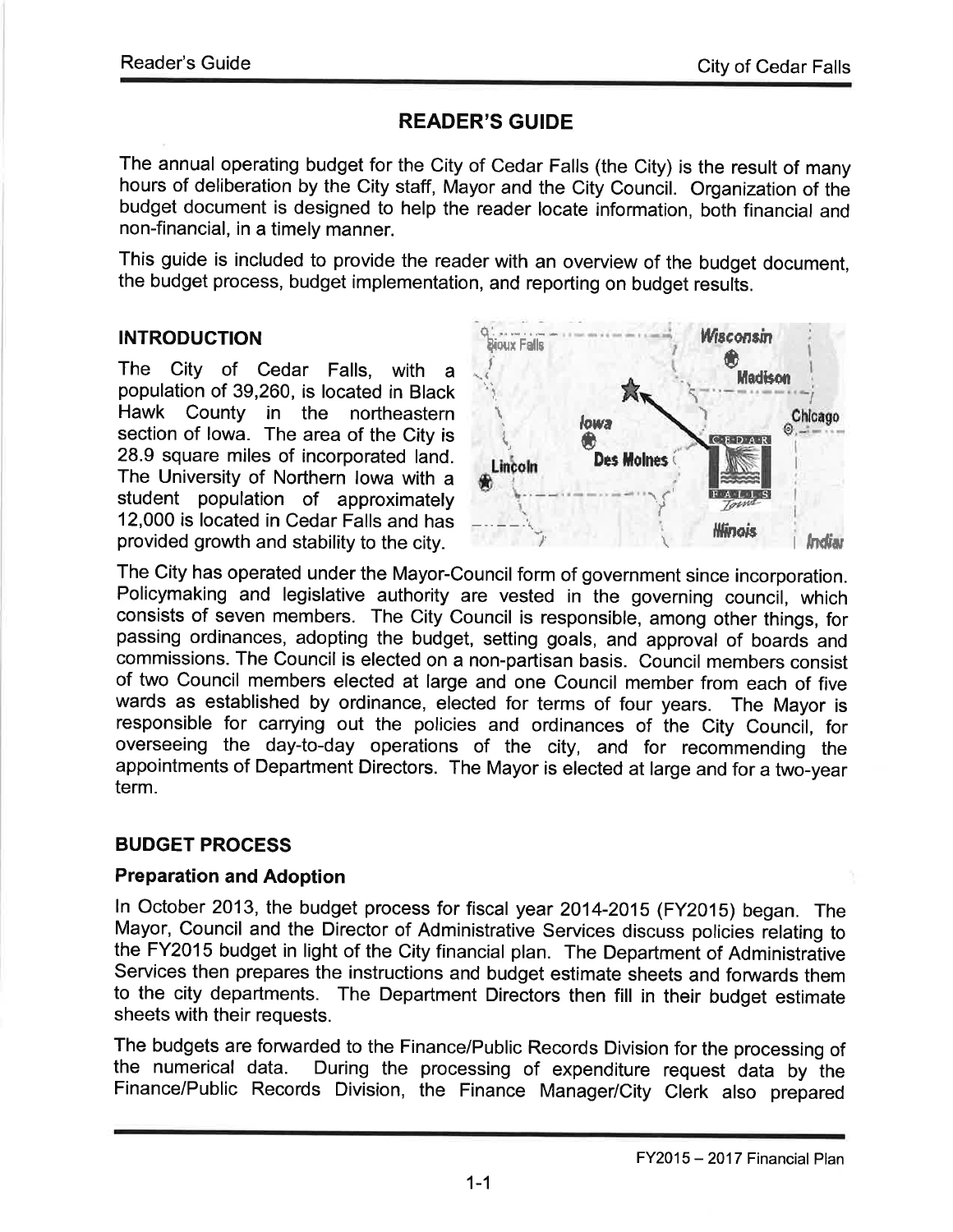revenue estimates using available historical data, combined with current year After the Finance/Public Records Division processed expenditure requests, the Director of Administrative Services then reviews departmental requests. Over a period of three to four weeks, the Director of Administrative Services and Finance Manager/City Clerk made revisions and modifications to the original departmental requests in order to arrive at a final proposed budget.

On or before January 15<sup>th</sup>, the Mayor and Director of Administrative Services reviewed the budget estimates and the Finance/Public Records Division prepares a summary statement for the coming físcal year.

By mid-February, the Council receives a preliminary budget prepared by the Financial Services Division and sets a date for a budget hearing. A sufficient number of copies of the detailed budget are available to meet the requests of taxpayers and organizations at the offices of the Mayor, Finance Manager/City Clerk, and the City Library.

The Council then adopts a proposed budget and sets the date for public hearing as required by law. The Finance Manager/City Clerk publishes the budget estimate and notice of hearing 10 to 20 days prior to the date set for the hearing in a newspaper published at least once weekly and having general circulation in the city. (See Section 362.3, lowa Code.) A public hearing is then held by late February.

lf the city is going to levy taxes at the limited amount, Form 631.1 must be published once, a hearing held, and the adopted budget filed with the County Auditor by March 1S.

# Budget Amendment

Sec. 384.18 of the Code provides that a city budget for the current fiscal year may be amended for any of the following purposes:

- 1. To permit the appropriation and expenditure of unexpended, unencumbered cash balances on hand at the end of the preceding fiscal year, which had not been anticipated in the budget.
- 2. To permit the appropriation and expenditure of amounts anticipated being available from sources other than property taxation and which had not been anticipated in the budget.
- 3. To permit transfers from the debt service fund, the capital improvements reserve fund, the emergency fund, or other funds established by state law, to any other city fund unless specifically prohibited by state law.
- 4. To permit transfers between programs within the general fund.

A city budget becomes effective July 1 unless amended under the conditions listed above. A budget amendment must be prepared and adopted in the same manner as the original budget as provided in  $Sec. 384.16$  and is subject to protest as provided in Sec. 384.19. A city budget shall be amended by May 31 of the current fiscal year to allow time for a protest hearing to be held and a decision rendered before June 30.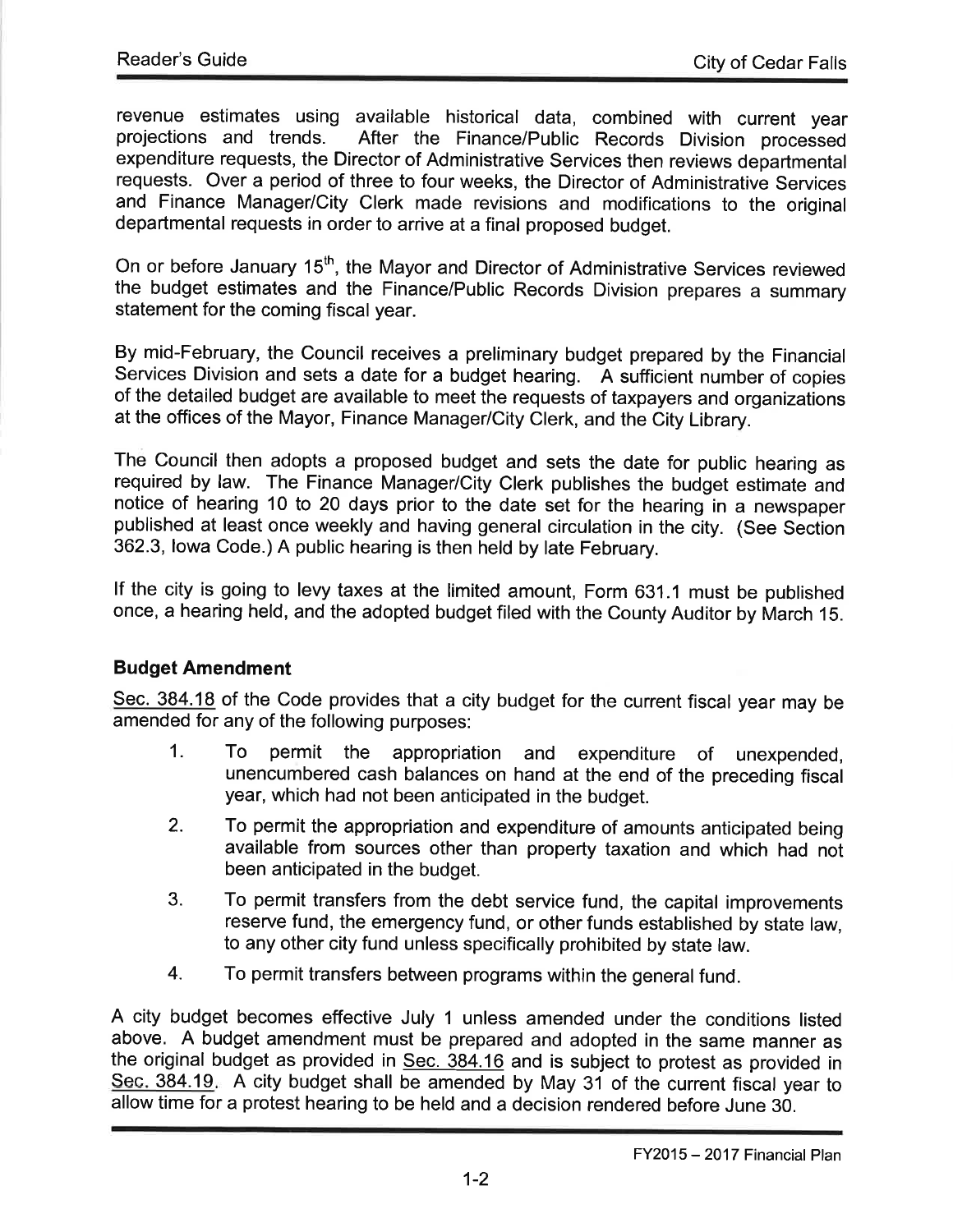#### Budget Galendar

Budqet Calendar 2013

- By October 14 The Mayor, Council and the Director of Administrative Services discuss policies relating to next year's budget in light of the city financial plan. At the same time, the Department of Administrative Services prepares the instructions and budget estimate sheets and forwards them to the city departments.
- Oct. 13 to Nov. 13 The Departmental Directors fill in their budget estimate sheets with their requests. Supporting data such as department work programs for the ensuing year should be included. The Finance Manager/City clerk prepares a statement of debt service requirements for payment of principal and interest and fixed charges, which the city must pay.

Nov. 14 to Jan. 31 An estimate is made of all revenues, which the city will receive. The budget process is completed by Finance staff.

Budqet Calendar 2014

- By January 31 The Mayor and Director of Administrative Services review the budget estimates and prepare a summary statement for the coming fiscal year.
- By February 3 The Council holds a budget work session.
- By February 10 The Council receives the preliminary budget and set dates for budget hearings.
- By February 24 Hold the public hearing.
- By March 14 Deadline for filing adopted budget with county Auditor.

By May 30 A City budget shall be amended for the current year.

|                 |                 | October 2013 |    |                |
|-----------------|-----------------|--------------|----|----------------|
| м               |                 | W            |    | F              |
|                 |                 |              | 3  |                |
|                 | 8               | 9            | 10 |                |
| 14              | 15              | 16           | 17 | 18             |
| $\frac{21}{28}$ | $\frac{22}{29}$ | 23           | 24 | $\frac{1}{25}$ |
|                 |                 | 30           | 31 |                |

|                 |                 | January 2014    |                 |                 |
|-----------------|-----------------|-----------------|-----------------|-----------------|
| M               |                 | W               |                 |                 |
|                 |                 |                 |                 | 3               |
| 6               |                 | 8               | 9               | 10              |
| $\overline{13}$ | 14              | 15              | 16              | 17              |
| $\overline{20}$ | $\frac{21}{28}$ |                 | $\frac{23}{30}$ | $\frac{24}{31}$ |
| 27              |                 | $\frac{22}{29}$ |                 |                 |

|                      |                 | April 2014      |    |                 |
|----------------------|-----------------|-----------------|----|-----------------|
| M                    |                 | W               |    | Е               |
|                      |                 | $\overline{2}$  | 3  | 4               |
|                      | 8               | $\bar{9}$       | 10 |                 |
| 14                   | 15              | $\overline{16}$ | 17 | 18              |
| $\frac{1}{21}$<br>28 | $\frac{22}{29}$ | 23              | 24 | $\overline{25}$ |
|                      |                 | $\overline{30}$ |    |                 |

|                 |                 |    | November 2013   |                 |
|-----------------|-----------------|----|-----------------|-----------------|
| м               |                 | W  |                 | F               |
|                 |                 |    |                 |                 |
| 4               | 5               | 6  |                 | 8               |
|                 | 12              | 13 | 14              | 15              |
| 18              | $\overline{19}$ | 20 |                 |                 |
| $\overline{25}$ | $\overline{26}$ | 27 | $\frac{21}{28}$ | $\frac{22}{29}$ |

|    |    | February 2014 |    |    |
|----|----|---------------|----|----|
| М  |    |               |    | F  |
| 3  |    | 5             | 6  |    |
| 10 |    | 12            | 13 | 14 |
| 17 | 18 | 19            | 20 | 21 |
| 24 | 25 | 26            | 27 | 28 |

|                |                 | December 2013 |    |    |
|----------------|-----------------|---------------|----|----|
| M              |                 | w             |    |    |
| $\overline{2}$ | 3               | 4             | 5  | 6  |
| $\overline{9}$ | 10              |               | 12 | 13 |
| 16             | 17              | 18            | 19 | 20 |
| 23             | 24              | 25            | 26 | 27 |
| 30             | $\overline{31}$ |               |    |    |

|       |    | March 2014 |    |                 |
|-------|----|------------|----|-----------------|
| м     |    |            |    | E               |
|       |    |            |    |                 |
| 3     |    | 5          | 6  |                 |
| 10    |    | 12         | 13 | 14              |
| 17    | 18 | 19         | 20 |                 |
| 24/31 | 25 | 26         | 27 | $\frac{21}{28}$ |

|                 |    | May 2014 |                 |                |
|-----------------|----|----------|-----------------|----------------|
| M               |    | W        |                 | F              |
|                 |    |          |                 | $\overline{2}$ |
| 5               | 6  |          | 8               | 9              |
| $\overline{12}$ | 13 | 14       | 15              | 16             |
| $\overline{19}$ | 20 | 21       | 22              | 23             |
| $\frac{1}{26}$  | 27 | 28       | $\overline{29}$ | 30             |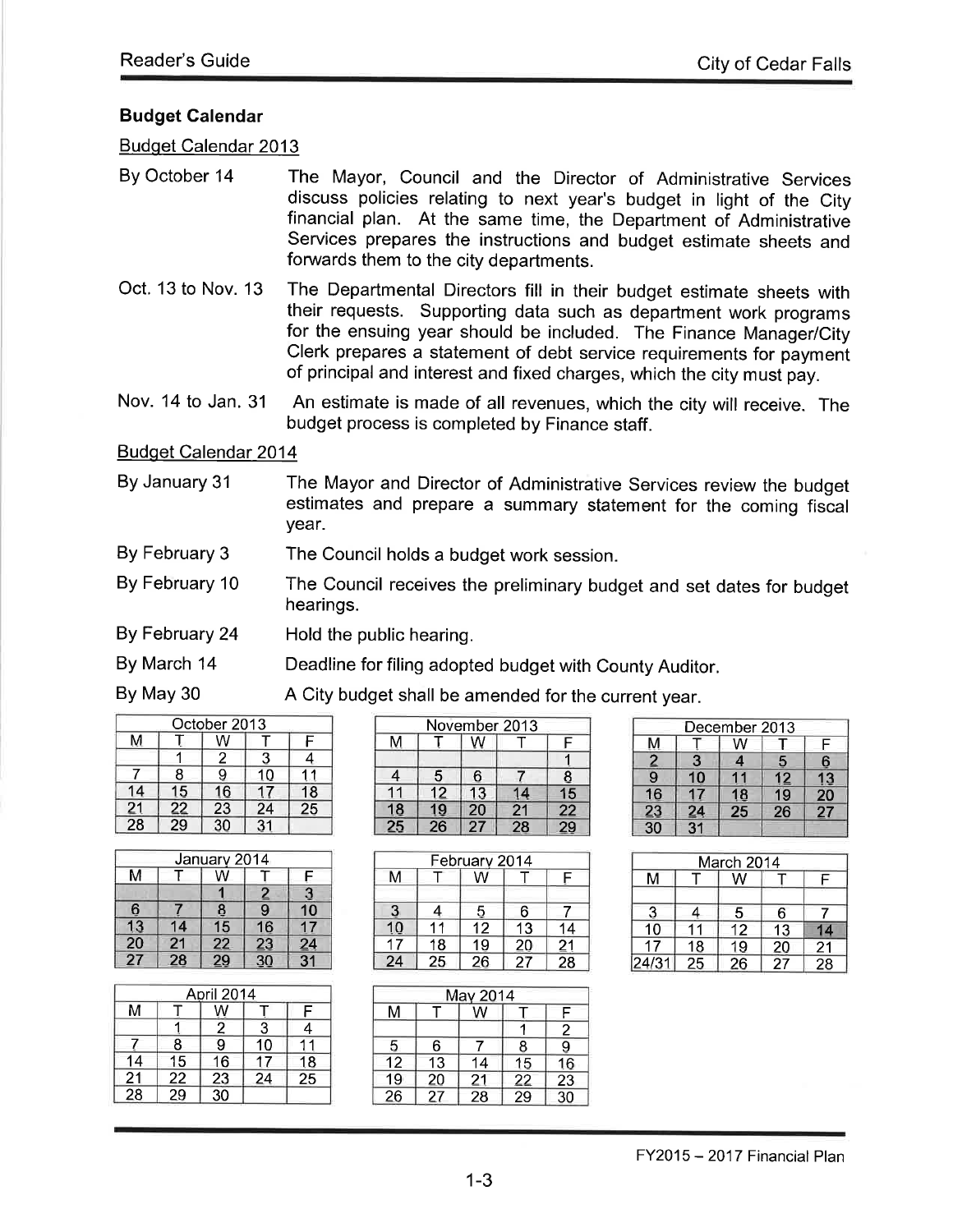## BUDGET OBJECTIVES

The FY2015 budget has been prepared in an effort to communicate to the citizens and staff of the City the overall policies and goals of the City Council. The budget document includes descriptions of the various activities and programs (departments) of the City, and the goals and objectives for the current and future years. This format is designed to communicate clearly to the public the goals and objectives of the City Council, thereby enabling the reader to gain more useful information about the City, without requiring detailed accounting or budgetary knowledge.

For each operational fund, the budget is prepared on a line-item basís by individual department and division/activity. The Director of Administrative Services then presents budget programs and goals and objectives to the City Council. Line item expenditure justifications are omitted from the budget document, in order to focus more on the programs and objectives of the coming fiscal year. The Finance/Public Records Division will provide a line item and capital outlay detail budget upon request.

## BUDGET PHILOSOPHY

Budget philosophy for the City depends upon the local needs and concerns of the citizens. Other factors also affect budget philosophy, such as the state of the local economy, the demands of the public for increased services, and unfunded mandates and requirements of federal and state regulatory agencies. Even with all of these considerations, the budget prepared by the Cíty was prepared from a conservative perspective with regard to estimating both the revenues and expenditures. Although historical comparisons and trends are very useful, often-current year data and trends will take precedence over prior year trends. Budgeting from such a "conservative" perspective, revenues are often anticipated either at or only slightly above prior year levels, unless there are other known factors that may significantly affect anticipated By estimating revenues conservatively, decreases in any one revenue source due to fluctuations in the economy and variations in weather should not adversely affect the City's "bottom line."

Likewise, expenditures are also estimated conservatively, i.e., allowances are made for unanticipated expenditures, and personal services for vacant positions are funded for the entire fiscal year, except where noted. As a result, over the years this method of budgeting has resulted in increases in the actual fund balance, when compared to the original fund balance budget. The City continues to use this method of budgeting rather than using unreasonable or unsubstantial projections, since such budget methods could have an adverse impact on the City's reserves.

Each year, the City's goal is to provide a balanced budget in which current revenues equal current expenditures for the General Fund. The budgets for all other funds will have revenues equal or exceeding expenditures depending on the nature of the fund. In cases where expenditures exceed revenues for a particular fund in the current year is due to an intentional use of fund reserves.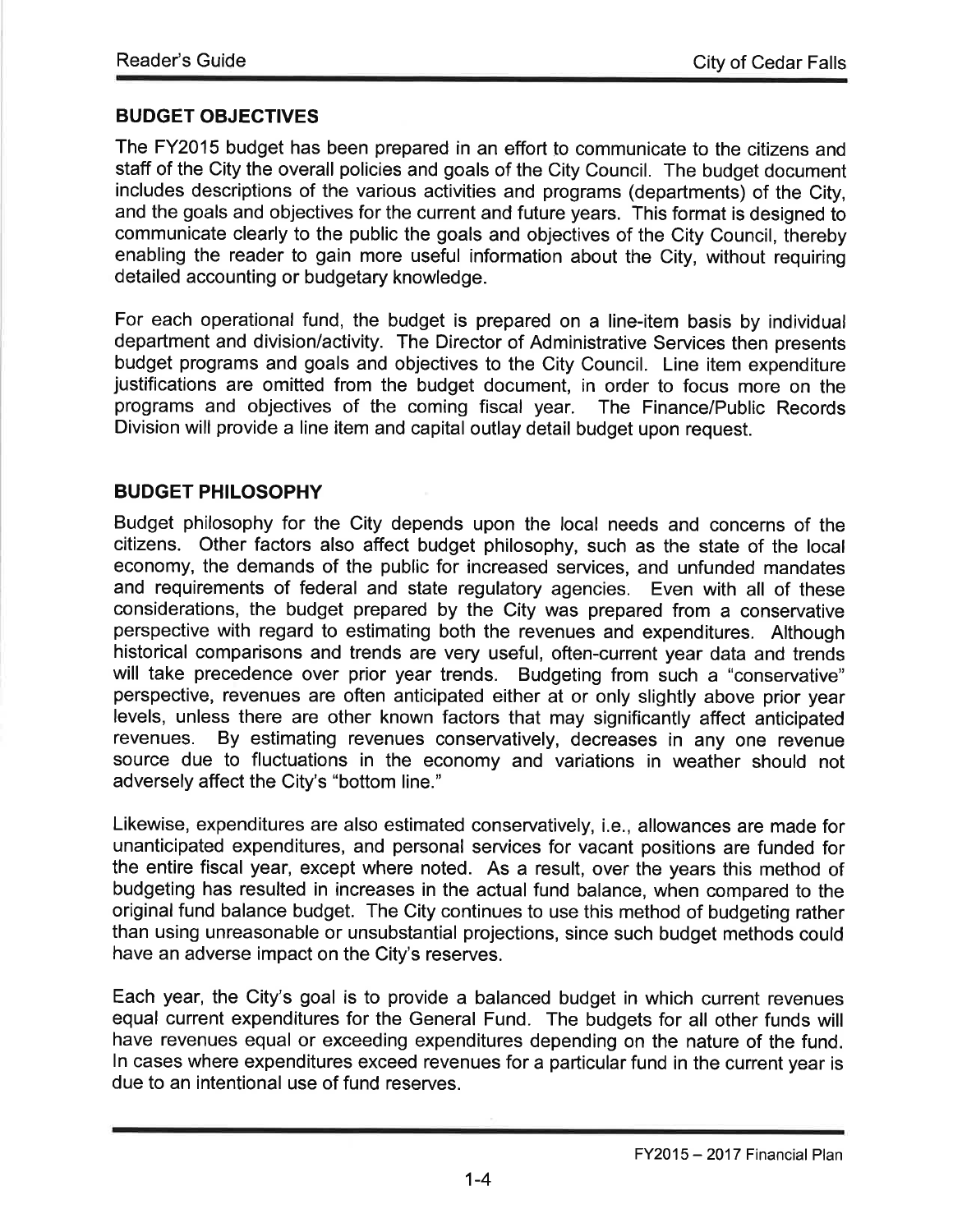#### PRESENTATION OF FINANCIAL INFORMATION AND BASIS OF ACCOUNTING

#### Fund Accounting

The City utilizes fund accounting procedures to prepare the annual budget, however, the state required budget forms are prepared by fund type and by program. Also, because the City is organized into 6 separate departments, the budget document is sequenced by departments, since the department directors use this document as an operational guide.

Fund accounting is the specialized type of accounting used by local governments. lt arose in response to the special limitations placed on significant amounts of the resources provided to governmental jurisdictions by legal ordinances, grantors, and other resource providers. By definition, a "fund" is a distinct fiscal entity, accounting for receipts and disbursements that are for specific activities. A fund is a self-balancing set of accounts, where assets equal liability plus fund balance.

The funds of the City of Cedar Falls are summarized by fund type in the following manner:

- 1. General General activities of the City are considered part of the General Fund.
- Special Revenue Funds The Street Construction Fund, the Section 8 Housing Assistance Fund, the Block Grant Fund, and the Police & Fire Retirement Funds are required by state and/or federal laws to be classified as separate funds in the Special Revenue Fund type.  $2.$
- Debt Service Bond covenants require a sinking fund to make debt service payments. The City of Cedar Falls has one debt service fund.  $3<sub>i</sub>$
- capital Proiects All large capital projects, improvements, and equipment purchases are budgeted in the Capital Projects Fund type.  $4.$
- Proprietary The three enterprise funds, Sewer Rental, Refuse, and Storm Water, and two internal service funds, Data Processing and Vehicle Maintenance, are presented, however, only the enterprise funds are budgeted in the Proprietary Fund type since lnternal Service Funds are not required to be budgeted on the state form.  $5.$

#### Columnar Format

ln order to facilitate enhancing year-by-year changes, comparative financial information for the following years in the General Fund and Other Funds sections of this document, is presented in the following columns:

| Actual | Actual                                                                |  | Budgeted Projected Budget Proposed Proposed |  |
|--------|-----------------------------------------------------------------------|--|---------------------------------------------|--|
|        | 2011/2012 2012/2013 2013/2014 2013/2014 2014/2015 2015/2016 2016/2017 |  |                                             |  |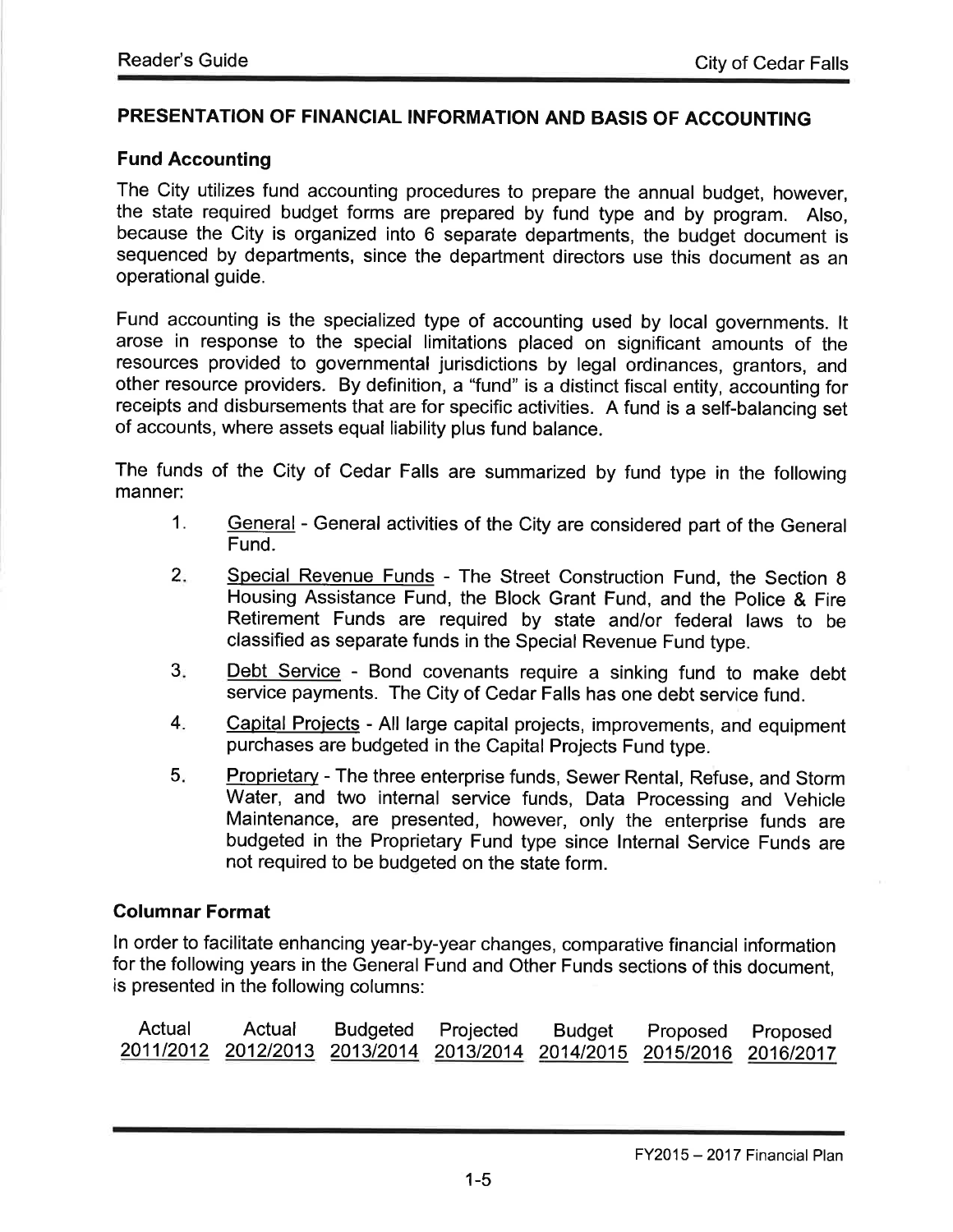## Accounting and Budgeting Basis

The operating budget of the City of Cedar Falls shall be drawn so that available resources and anticipated expenditures are equal. The City's accounting and budget records for general governmental operations are maintained on a modified accrual basis, with the revenue being recorded when available and measurable and expenditures being recorded when the services or goods are received and the liabilities<br>incurred. Accounting records for the Enterprise and Internal Service Funds are Accounting records for the Enterprise and Internal Service Funds are maintained on the accrual basis, while the budget records are maintained on the modified accrual basis.

Differences between budgetary policies and Generally Accepted Accounting Principles (GAAP) in the Enterprise and lnternal Service Funds exist for several reasons. One reason is that existing procedures have worked well and continue to work well for administrative and control purposes. Some other reasons for differences between budget and GAAP are the treatment of interfund transfers, departmental capital outlay, debt service principal payments, and depreciation. The City's budgeting practices include interfund transfers as revenue and expenditures, while GAAP classifies interfund transactions as other financing sources or uses. Also City management desires an operating statement budget line item for each anticipated cash outflow, including debt service and capital outlay. lf the City budgeted the enterprise funds on a full accrual basis, capital outlay and debt service payments would not be reported in the operating statement.

Depreciation expense, which is recognized in the audit records, is not budgeted. Not providing for depreciation in the budget is a policy decision that has not adversely affected the funds.

## BUDGET DOCUMENT FORMAT

The City's operating expenditures are organized into the following hierarchical categories: Programs, Departments, and Divisions.

- Proqrams: As of January 1,2003, state law prescribes that City budgeted expenditures must be categorized into nine basic programs. The nine programs are:  $1<sub>i</sub>$ 
	- a. Public Safety expenditures for Police and Fire protection
	- b. Public Works expenditures for roads, parking, and engineering services
	- c. Health and Social Services health care expenditures
	- $d.$  Culture and Recreation expenditures for library, parks, cemetery, recreation, and culture services
	- e. Community and Economic Development expenditures for economic development and housing and urban renewal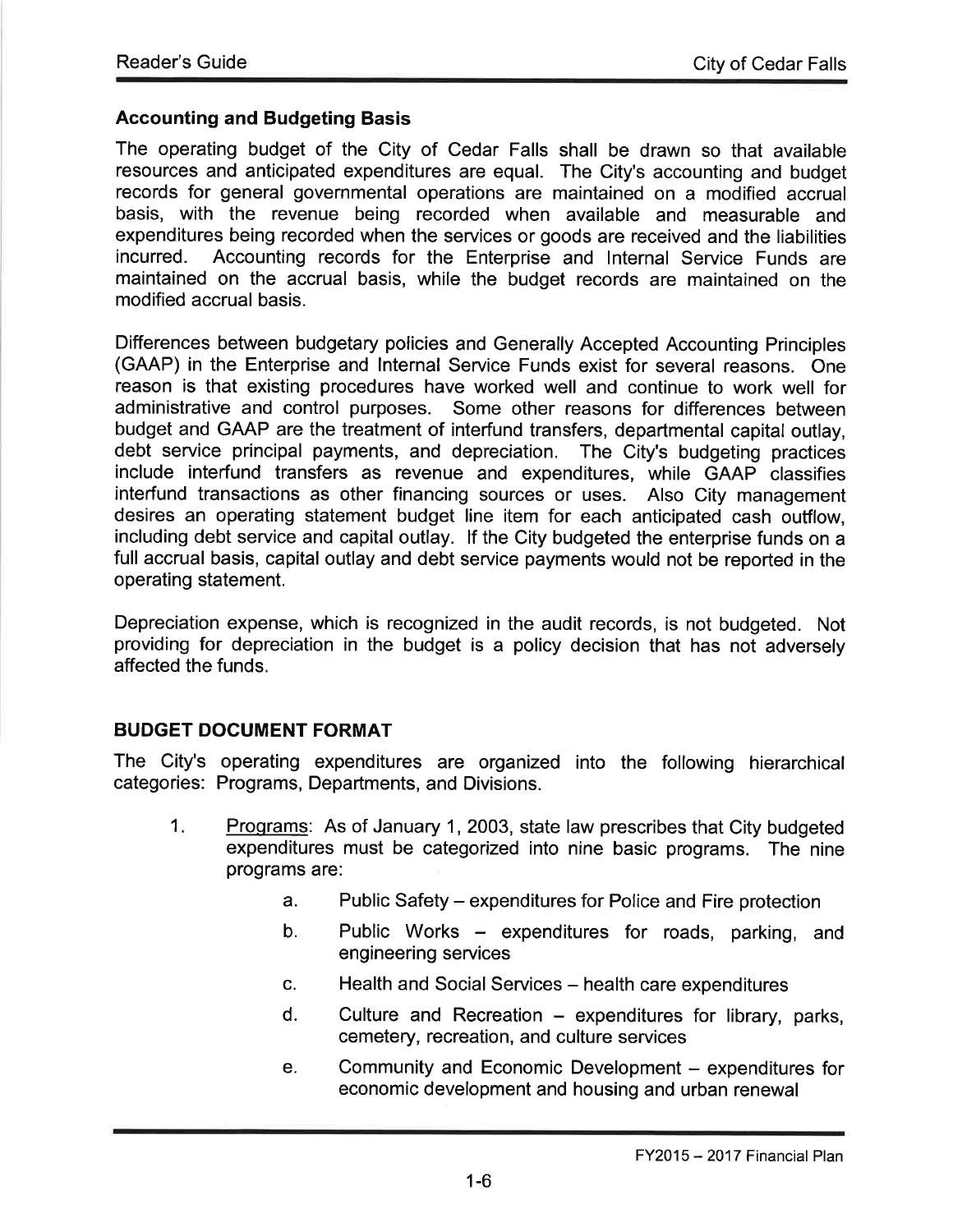- General Government  $-$  areas such as Mayor's office, City Clerk, financial services, and liability f
- Debt Service expenditures for debt service g.
- Capital Projects expenditures for capital projects  $h_{\rm in}$
- i. Business Type Activities – expenditures for Sewer, Refuse, and Storm Water
- Departments: For administration purposes the City hierarchy is divided<br>into departments. The departments represent groupings of related The departments represent groupings of related operations aimed at accomplishing a broad goal or accomplishing a major service. The departments of the City are:  $2.$ 
	- a. Administrative Services (A.S.) b. Developmental Services (D.S.)
	-
	- c. Human and Leisure Services (H.L.S.) d. Fire Department (F.D.)
	-
	- e. Police Department (P.D.)<br>f. Public Works (P.W.)
	-
- Divisions: Departments are further subdivided into divisions, which are usually associated with functioning work groups having more limited sets of work responsibilities. An example is the Finace/Public Records Division of the Department of Administrative Services.  $3<sub>1</sub>$

The following is an example of the relationship between programs, departments and

| divisions. |             |                                |
|------------|-------------|--------------------------------|
|            | Program:    | <b>General Government</b>      |
|            | Department: | <b>Administrative Services</b> |
|            | Division:   | <b>Finance/Public Records</b>  |

State of lowa law determines the lowest level of budgetary control, which is at the program level. Cities are not allowed to expend over the amounts budgeted at the program level without filing a budget amendment with the State.

The budget document contains a detailed explanation of the FY15 financial impact and policy summary, budget highlights that describe the reasons for increases in each divisional budget, and a five year financial strategy that describes in depth the financial challenges faced by the City in the next five years.

The text of the budget document contains a summary of each division's revenues and expenditures and a narrative of the division's purpose, continuing and new objectives, and performance measures. The financial information for each division is then The financial information for each division is then summarized by fund type and the expenditures are summarized by program.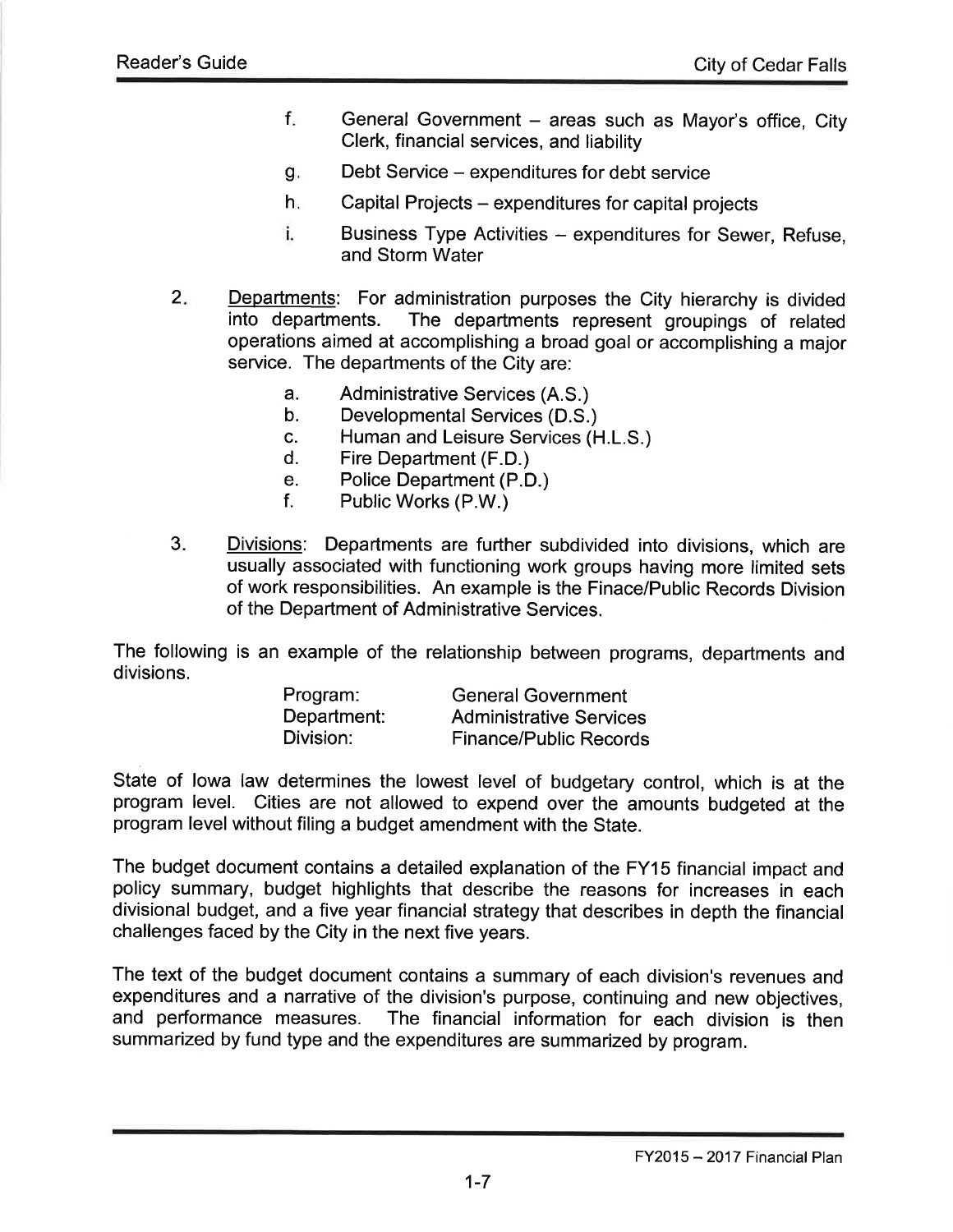The City uses the following fund types:

- . Governmental funds, including General, Special Revenue, Debt Service, and Capital Projects; and
- Proprietary funds

General Fund – the general operating fund of the City, used to account for all revenues and expenditures except those accounted for in other funds. Typicat governmental functions, such as police, fire, library, parks, and administration are funded in the General Fund.

Other Funds - these funds are used to account for proceeds of specific revenue sources, capital projects, debt service, and proprietary funds.

Administrative Services Department: Cable TV, Information Systems, Parking, Vehicle Replacement, Debt service, Hospital, Trust & Agency, General Obligation Bond Funds, Street Repairs, and Capital Projects Fund.

Developmental Services Department: Block Grant, Section 8 Housing Assistance, and Storm Water

Human & Leisure Services Department: Visitors & Tourism, Community Center & Senior Services, and Capital Reserves.

Fire Department: This Department does not have any other funds.

Police Department: This Department does not have any other funds.

Public Works Department: Refuse, Sewer Rental, Street Construction, and Vehicle Maintenance.

The financial information includes revenue and expenditure information for the last two completed fiscal years, the projected amounts for the current year, the budgeted amounts for the current year, the budgeted amounts covered by this budget and projected amounts for the two subsequent fiscal years. Costs are segregated by personnel services, commodities, services and charges, capital outlay, debt service and<br>transfers. These categories represent the level of control exercised by the City These categories represent the level of control exercised by the City departments.

The final sections of the budget document contain a detailed five-year capital improvements program and other miscellaneous background information.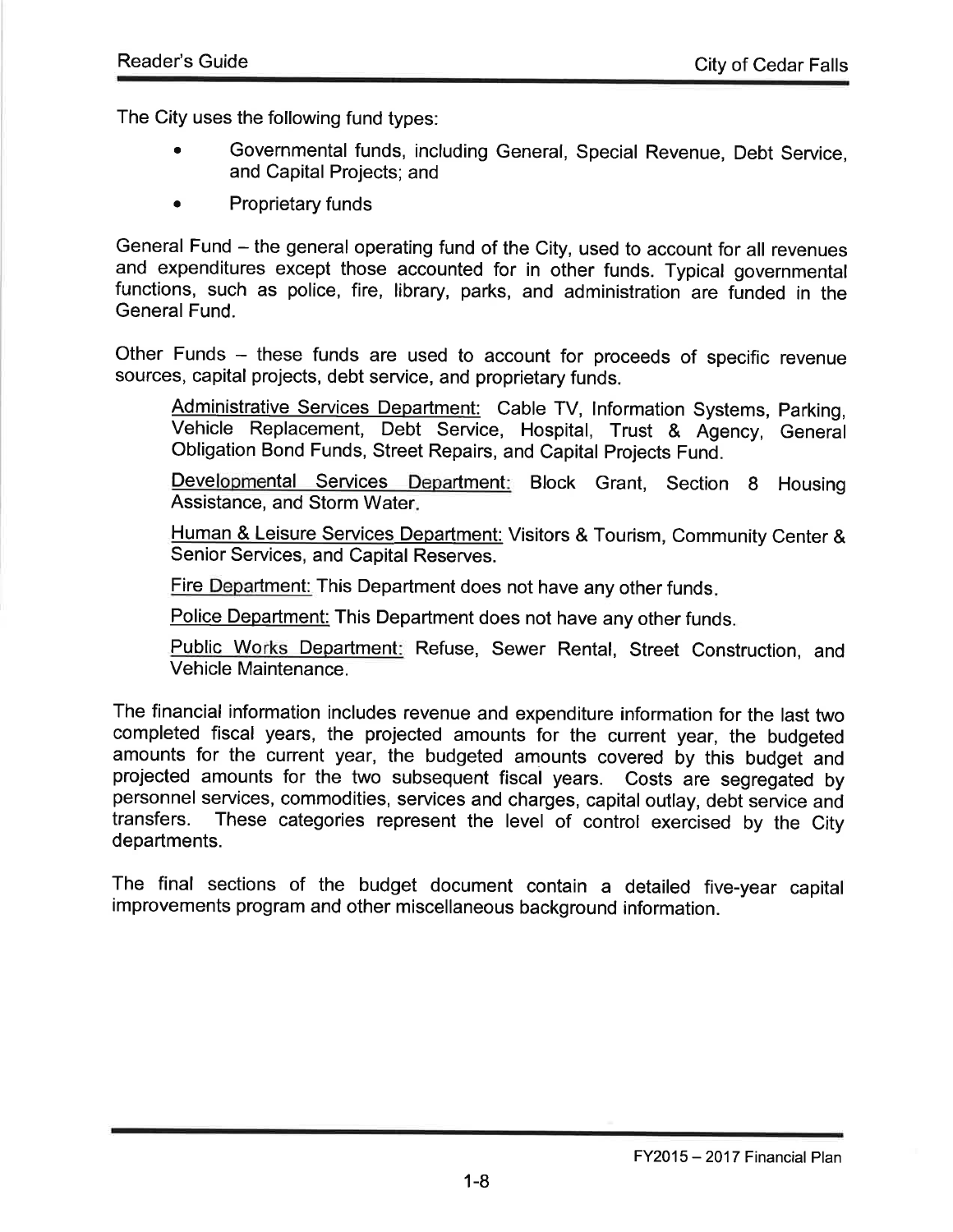## FINANCIAL POLICIES

#### Cash Reserves

The City will maintain an unreserved balance at year-end at a level determined by Council to meet cash flow requirements, emergency needs, and bond rating criteria.

The minimum criteria shall be:

- 1. The City's General Fund Reserve is limited to 25% of expenditures by State Appeal Board action. The City Council has established that the General Fund balance be maintained between 15 and 25% and preferably at the 20-25% level.
- 2. The Refuse Fund at 20-30%, but no less than \$500,000.
- $3.*$  The Sewer Fund at 65-75%, but no less than \$1,500,000.
- 4. The Street Fund at 20-30%, but no less than \$1,000,000.
- 5. The Storm Water Fund at 10-20%, but no less than \$200,000.

\* Excludes bond fund expenditures.

#### Revenues

The revenue projection process starts with estimates submitted by the departments for their specific areas. The Finance Manager/City Clerk reviews those estimates and makes informed judgments on all revenues City-wide. Prior year's actual and current year-to-date amounts are used to project both the current year and next year's revenues. lnformation received from the State, County, and lowa League of Cities is utilized to project revenue trends and anticipated amounts. The Finance Manager/City Clerk, using conservative interest rate projections, current balances and interest accrual information, projects interest earnings. The Mayor and Director of Administrative Services then review revenues, expenditures and ending fund balances to determine if any revenue adjustments need to be made.

- 1. Property Taxes
	- A. The budget of the City of Cedar Falls shall be drawn so that the general tax levy does not exceed limits established by State law.
	- Debt Service Levy  $B<sub>r</sub>$

Taxes shall be levied each year under the Debt Service Levy in the amount equal to the general obligation principal and interest due in that same year, minus the portion paid by the enterprise funds and Sartori Hospital and Cedar Falls Utilities.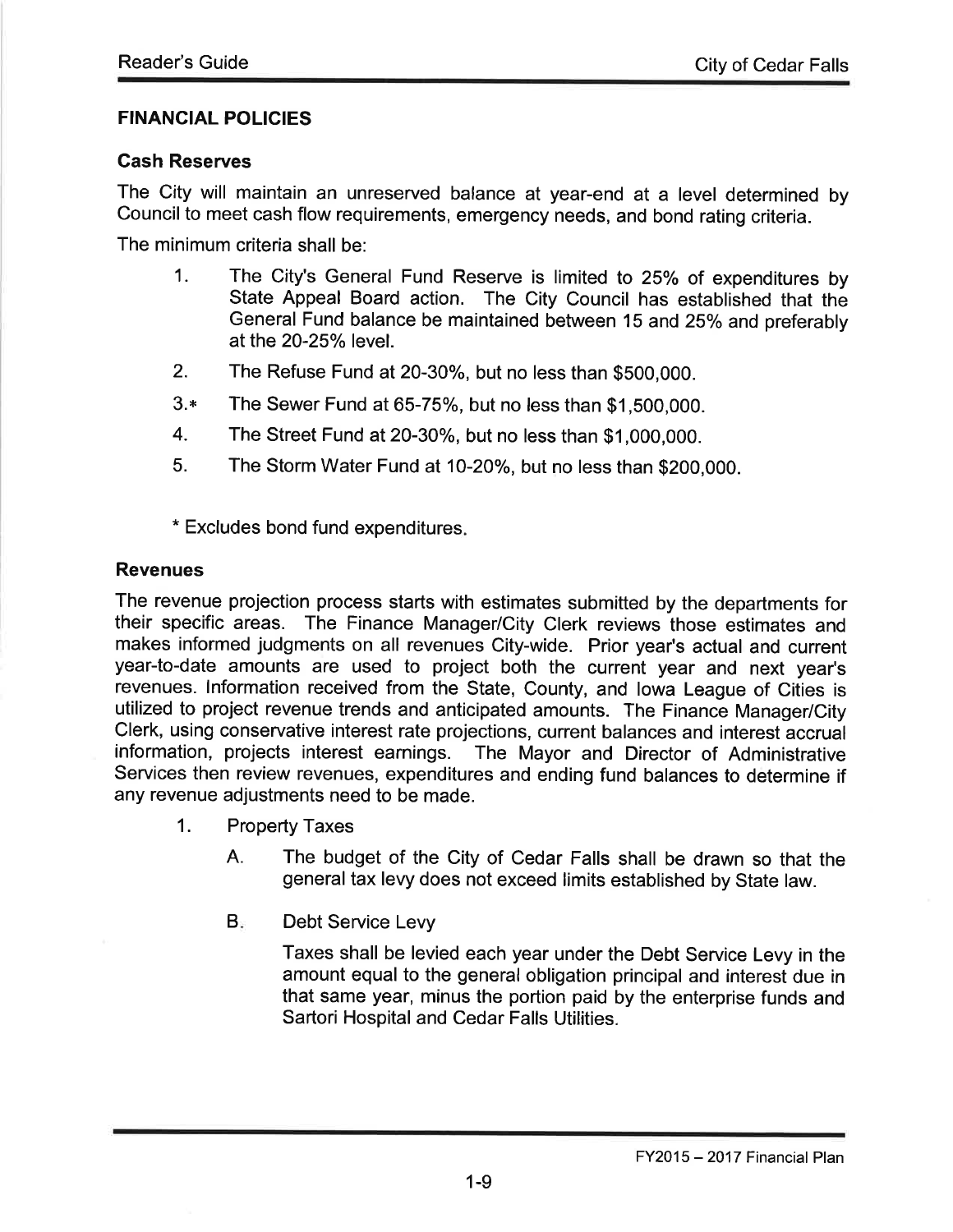C. Tort Liability Levy

The City may levy for the expected costs of property and liability insurance policies and estimated claims losses held by the City.

Employee Benefits Levy  $D_{\tau}$ 

The City shall use the Employee Benefits Levy for:

- 1. The City's share of contributions to police and fire pension and retirement systems, at rates determined by the State of lowa, for currently employed sworn officers.
- The City's share of contributions for employee benefits budgeted under the General Fund only if the general tax levy is at the \$8.10 maximum. Tax revenues under the employee benefits levy will be receipted into the Trust and Agency Fund and then transferred into the General Fund. 2
- Transit Levy E

Taxes levied under the transit levy shall not exceed the g5-cent limit established by State law. Tax revenues from the transit levy will be receipted into the General Fund.

Band Levy  $\mathsf{F}_\varepsilon$ 

> Taxes levied under the Band Levy shall not exceed the 13.S-cent limit established by State law. Tax revenues from the band levy will be receipted into the General Fund.

Library Levy  $G.$ 

> Taxes levied under the library levy shall not exceed the 27-cent limit established by state law. Tax revenues from the library levy will be used to support the library. Approximately 50% of the levy will be used for new materials and services and approximately 50% will be used to lower general fund support to the library.

Emergency Management Levy  $H_{\odot}$ 

> Taxes levied under the emergency management levy will be receipted into the General Fund and used for expenses related to the County wide Emergency Management Commission.

- Other City Taxes 2.
	- A. Sales Tax

The City of Cedar Falls collects an additional 1% in local option sales tax. The revenues and expenditures under this program are recorded in a separate fund.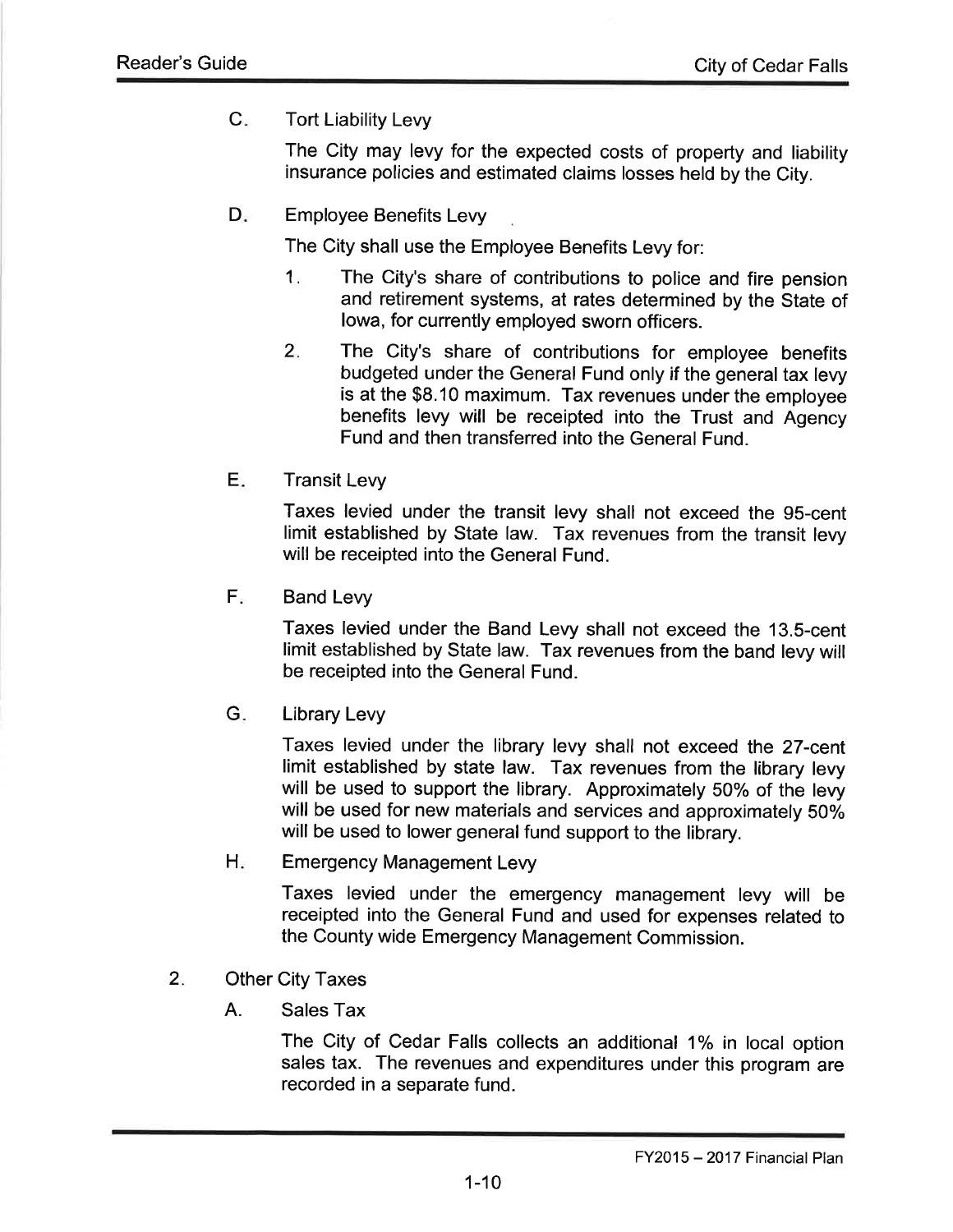## B<sub>x</sub> Hotel/Motel Tax

The City currently has a 7% hotel/motel tax with 50% of the income generated by the imposition of the tax being devoted to the Visitors and Tourism Division. The other 50% is devoted to programs related to lakes, trails, and recreational/cultural facilities.

Fees and Charges  $3<sub>1</sub>$ 

> The City will establish fees and charges, in accordance with revenue bond requirements or for covering all or part of the related costs of providing the services. The City will review fees and charges, at a minimum, on <sup>a</sup> biannual basis.

#### lnvestments 4.

The City will invest 100% of idle funds and will obtain the best possible return on all cash investments within the limits of the State law.

<sup>I</sup>ntergovernmental Revenue 5

> Revenues from local, state and Federal governments will be used according to the restrictions or intent placed on each.

Additional Revenue Sources 6

> The City will continue to search for additional revenues as a method of balancing its budget.

## Expenditures

1. Current Service Level:

Maintaining the current level of services will receive first priority for funding.

Cost Effective Programs:  $2.$ 

> The city will encourage technology and capital investment programs, which are cost effective and reduce operating expenses.

Infrastructures and Equipment:  $3<sub>1</sub>$ 

> The city will continue the scheduled level of maintenance and replacement for its infrastructure and equipment.

Local Option Sales Tax 4

> The City will continue to spend 1oo% of the local option sales tax proceeds on street repair in accordance with the stipulations set by the voters.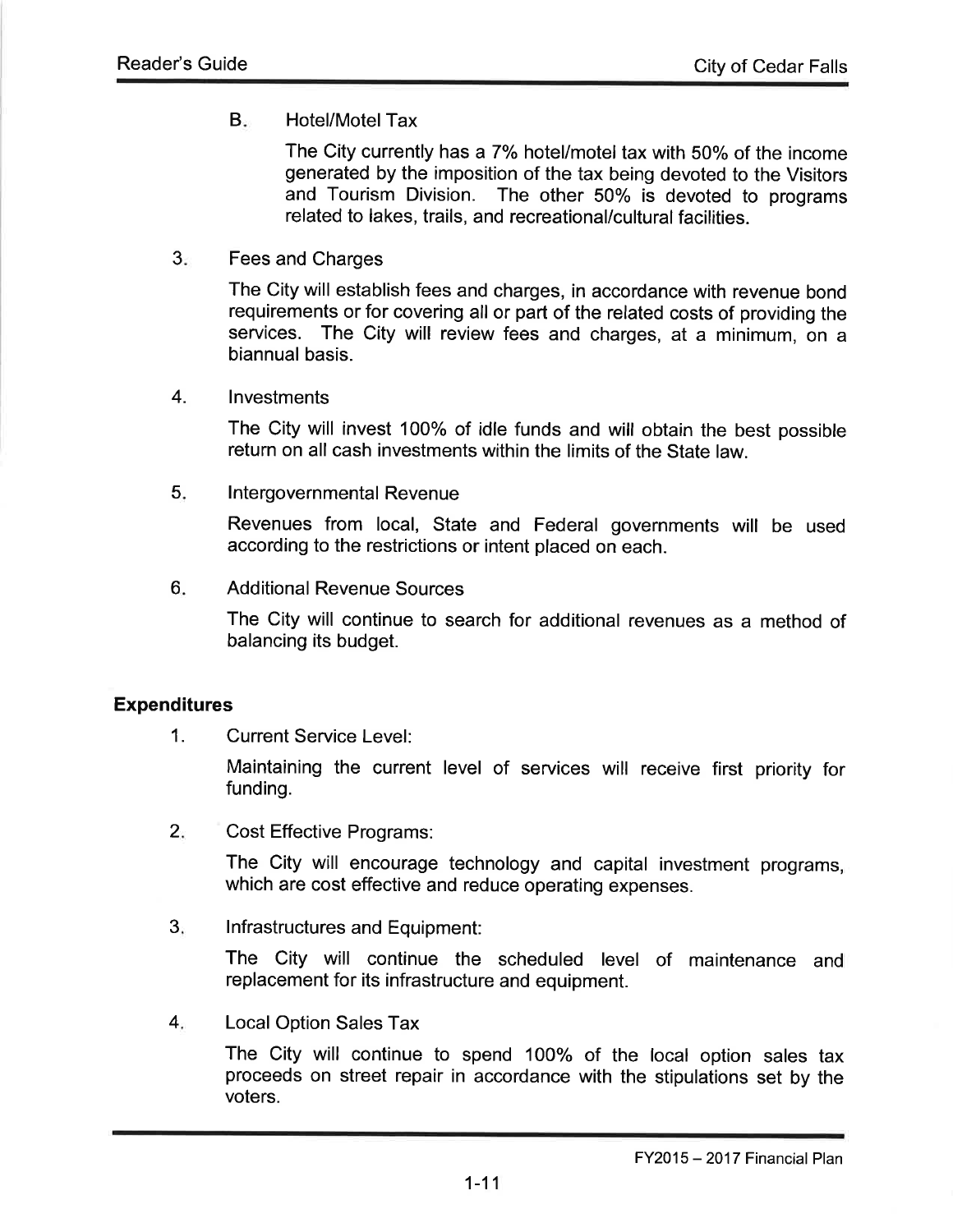Reductions: 5

> To balance the budget, the City will attempt to avoid service reductions. lf the situation arises, consideration will be given first to alternatives, which avoid employee layoffs, resist cuts in service and establish user fees. lf reductions are necessary, parameters for downsizing shall ensure that (1) no essential service be eliminated; (2) service with high public visibility and exposure remain intact, and (3) reductions be made in internal functions as a first priority.

## Economic Development

The City will take active measures to encourage economic development of the community with the intent of increasing jobs and the tax base.

## Long-Term Debt

1. Purpose of Debt:

Debt will fund the design, inspection and construction of capital improvement projects; it will not be used for annual operating expenses.

2. Debt Limit:

The total general obligation debt will not exceed 5% of the total assessed value of real property.

Debt Issuance: 3.

> The issuance of new debt shall not exceed a replacement debt level. Whenever possible, existing debt should be refinanced to secure the lowest possible interest costs.

# Escrow Funds For Accrued Liabilities

A commitment is made to escrow funds annually to pay accrued liabilities. The City will address annually these commitments by budgeting and depositing in a restricted account funds to pay these liabilities when they occur. By policy the City will not unfund these liabilities. Escrow accounts include severance, payroll, liability insurance, vehicle replacement, data processing, workmen's compensation, long-term disability and all pensions.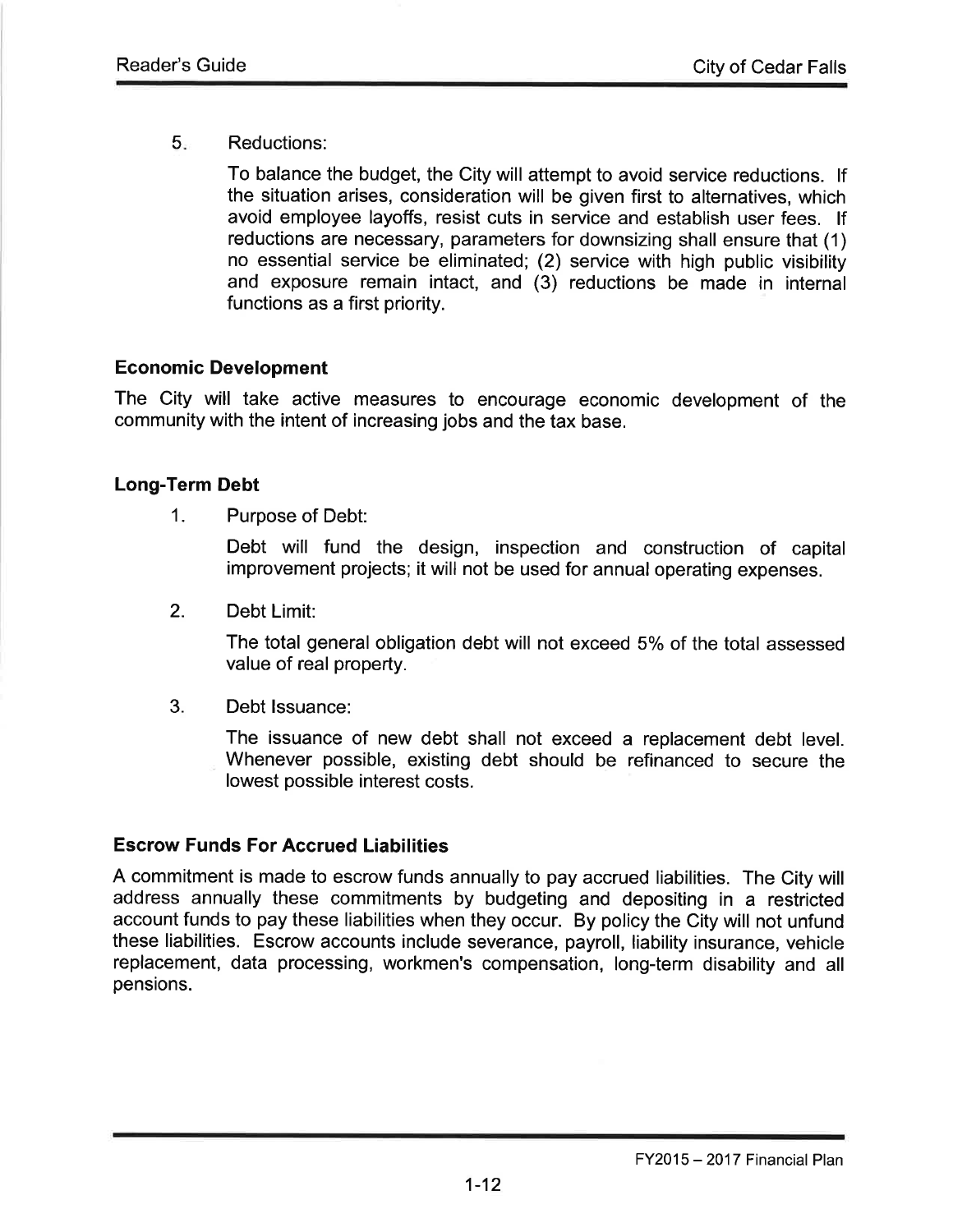## Gapital lmprovement Budget Policies

The Capital lmprovements Program (ClP) is a planning document and does not authorize or fund projects. The projects listed in the CIP are summarized in the capital projects program. The CIP is prepared by the Department of Administrative Services, is reviewed by the Mayor and Department Directors, approved by the Planning and Zoning<br>Commission with final approval by the City Council. Detailed descriptions and a Commission with final approval by the City Council. summary of the CIP are located in the Capital lmprovement Program section of this document.

The total amount programmed for FY15 in the CIP is \$27,999,150, which is included in the operating budget in the following areas:

| <b>Capital Projects Funds</b> | S | 18,584,200 |
|-------------------------------|---|------------|
| <b>Enterprise Funds</b>       |   | 2,117,000  |
| <b>General Fund</b>           |   | 718,000    |
| <b>Special Revenue Funds</b>  |   | 6,093,450  |
| <b>Internal Service Funds</b> |   | 486,500    |
|                               | S | 27,999,150 |

Following is a list of policies pertaining to the Capital lmprovements Program:

- 1. The City will make all capital improvements in accordance wíth an adopted capital improvements program.
- 2. The City will develop a multi-year plan for capital improvements and update it annually.
- 3. The City will enact an annual capital budget based on the multi-year capital improvement plan. Future capital expenditures necessitated by changes in population, changes in real estate development, or changes in economic base will be calculated and included in capital budget projections.
- 4. The City will coordinate development of the capital improvement budget with development of the operating budget. Future operating costs associated with new capital improvement will be projected and included in operating budget forecasts.
- 5. The City will use intergovernmental assistance to finance only those capital improvements that are consistent with the capital improvement plan and City priorities, and whose operating and maintenance costs have been included in operating budget forecasts.
- 6. The City will maintain all its assets at a level adequate to protect the City's capital investment and to minimize future maintenance and replacement costs.
- 7. The City will project its equipment replacement and maintenance needs for the next several years and will update this projection each year. From

FY2015 - 2017 Financial Plan